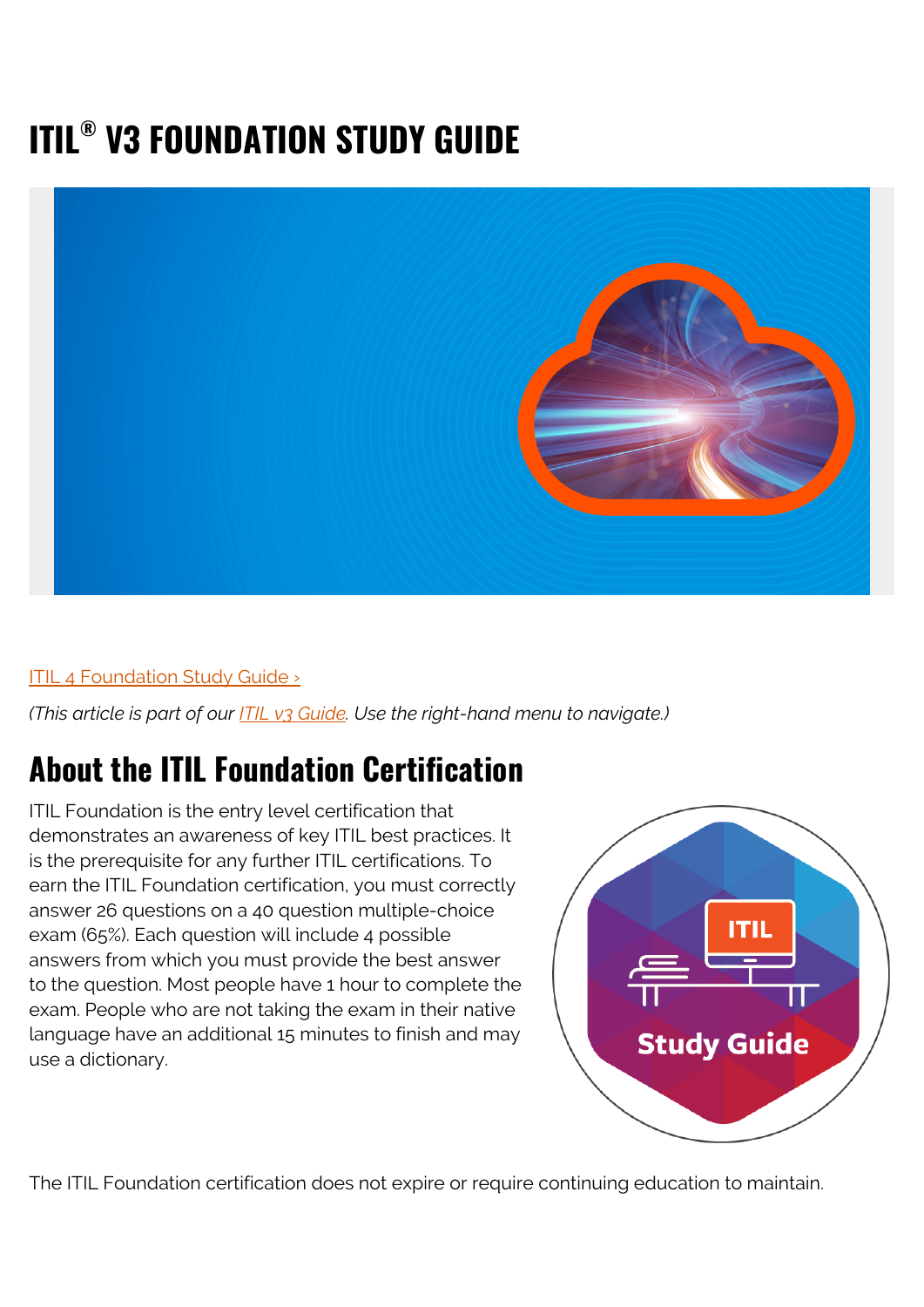## **Download Now: ITIL 4 Best Practice e-Books**

These all-new for 2020 ITIL e-books highlight important elements of ITIL 4 best practices. Quickly understand key changes and actionable concepts, written by ITIL 4 contributors.



[Free Download ›](https://www.bmc.com/forms/itil-free-ebook.html)

# **ITIL Foundation Exam Administration**

You are not required to take an ITIL training course before you sit for the exam, but training is strongly recommended. If you are planning on earning higher level ITIL certifications, then it would be worthwhile to get formal training, since it includes more detailed discussion on how the pieces fit together instead of just preparing you to pass the Foundation exam.

Taking the exam costs around \$300. Training organizations usually include the cost for taking the exam in their course fee and can administer the exam right after training is complete.

You may take the exam at a testing center (ex. [Prometric](https://www.prometric.com/)). On the testing center's website, you will schedule a specific date and time to take the exam. Make sure you read and follow the test center regulations. Know what forms of identification are required and leave unallowed items at home. You may be searched when you check into the testing center or if you leave the exam room for a break. Foam earplugs and a sweater/light jacket are typically permitted, but check your location's regulations to confirm what you can and cannot bring to the testing center.

You may also take the exam online without going to an exam center. If you choose this option, you must use a webcam. A proctor will greet you, walk you through the examination process, and then observe while you take the exam.

The exam may be administered online or on paper. If it is administered online, you will receive a preliminary score once you have completed the exam. Paper exams are sent off to be graded. Final scores and certificates are available within a few weeks after taking the exam.

# **Exam Resources**

### **Axelos** ([www.axelos.com](http://www.axelos.com))

Axelos is the worldwide manager of multiple best practice methodologies, including ITIL. They provide a number of resources for the exam, including books, sample exams, and an iPhone app.

### **ATO's** - Authorized Training Organizations

Axelos works with Examinations Institutes (EI), worldwide partners who are authorized to provide training and administer examinations. These partners provide both in person and online resources.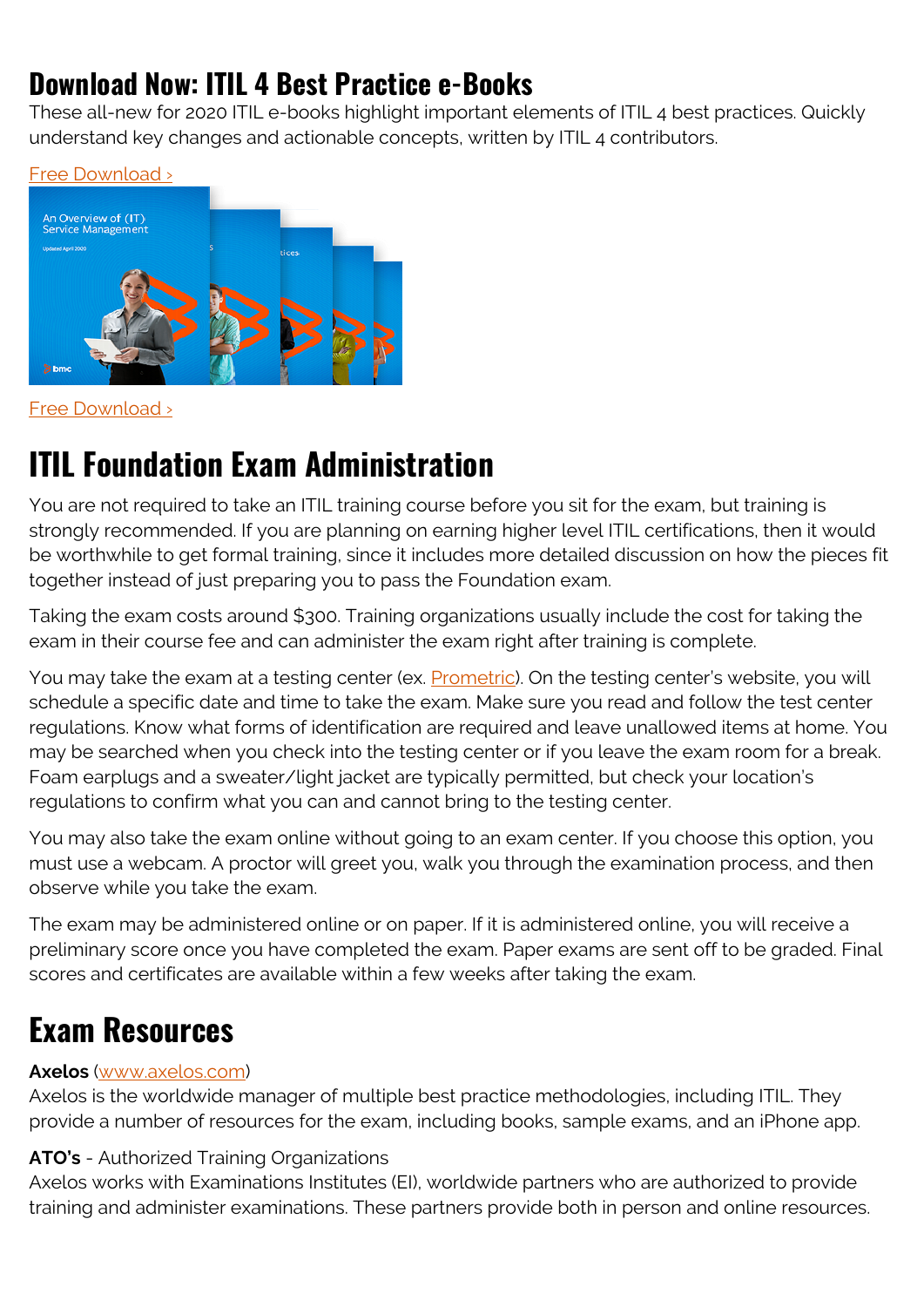To find an authorized partner near you or learn which online resources are authorized, click on the following links:

**[Acquiros](http://www.acquiros.com/kip-list)** [APMG International](http://www.apmg-international.com/en/search/ao-search-en.aspx?txtCompanyName=&ddlProductCategories=21320%7CITIL%C2%AE&ddlProductComponents=&ddlCountries=&lstLanguagesOffered=&btnSearch=Search) **[BCS](https://partner.bcs.org/partners-directory/results/?partner_type=733&partner_certification=56&partner_subject=54&partner_reason=13) [EXIN](https://www.exin.com/) [PEOPLECERT](http://www.peoplecert.org/en/Training-Providers/search_Exam_Centers/Pages/Search_Training_Providers_Exam_Centers.aspx)** 

**Sample Exams** - Taking sample exams is highly recommended. These samples illustrate the types of questions typically asked. More importantly, you become familiar with the way questions are worded so that you can find the correct answers in the shortest period of time and avoid traps.

The only sample exams confirmed to be accurate and up-to-date are the ones from Axelos, the EI's, and authorized training partners. Training classes offer at least one sample exam.

[Axelos](https://www.axelos.com/certifications/sample-papers) - Axelos also offers an iPhone app with 300 sample exam questions. [APMG International - Sample Exam.](http://www.apmg-exams.com/index.aspx?masterid=1)

# **General Examination Tips**

- You are not penalized for wrong answers. If you have drawn a blank, choose an answer to give yourself a chance.
- Drop perfectionism. The exam is pass/fail. There is no bonus credit for answering more than 26 questions correctly.
- Tips for checking your answers before submitting your exam:
	- Read through each question to make sure you did not fall into any traps.
	- Count how many answers you are sure you have gotten correct. If you have more than 26, then submit the exam. If you are a cautious person, submit the exam when you have more than 28 correct.

## **Key to Success: Avoid the Traps**

The ITIL Foundation exam has a high pass rate. Statistics published in 2013 show a 90% pass rate, and many training providers advertise a 99% pass rate. Those who avoid the key traps will succeed on the exam.

### Trap #1: **Overthinking**

How to avoid the trap: **Memorize, don't analyze.**

The exam is multiple choice and testing basic knowledge of ITIL best practices. Memorize high-level concepts and definitions and stay focused on those concepts and definitions. Do not think about how your company does a particular process. Do not think about how you would improve the process. Just answer based on the ITIL materials.

Example: An incident is resolved when:

- 1. The user has sent back a customer satisfaction survey.
- 2. The root cause has been resolved, preventing future incidents.
- 3. The Service Desk confirms that the service has been restored to the correct SLA level.
- 4. The intervention will prevent an exception from occurring.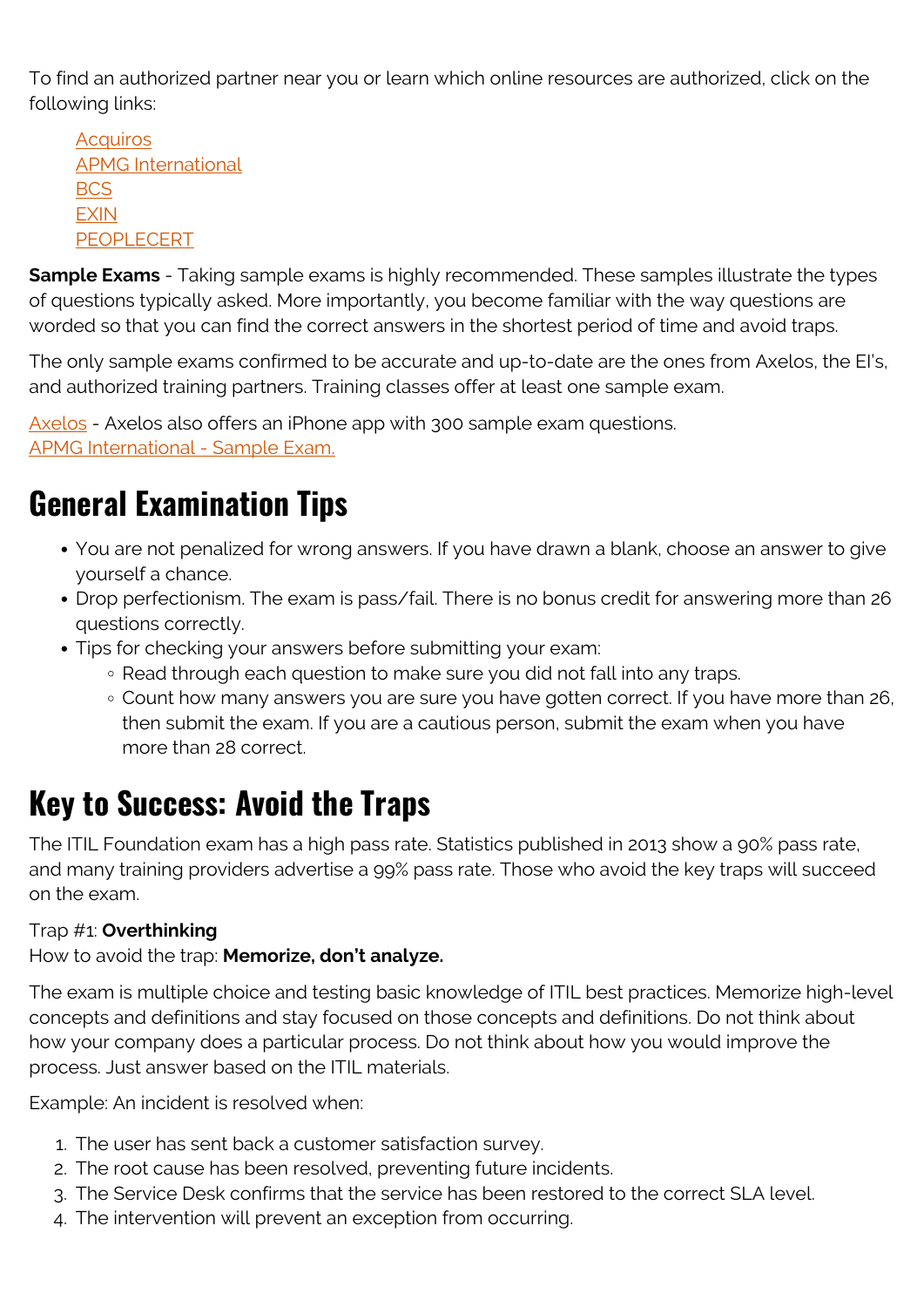The [answer](https://blogs.bmc.com/blogs/itil-v3-incident-management/) is **C**. All four of the answers fit a Service Operation Process, but only C is associated with an [Incident](https://blogs.bmc.com/blogs/itil-v3-incident-management/). Answer A could be part of the evaluation process for [Service Request Fulfillment.](https://blogs.bmc.com/blogs/itil-service-request-fulfillment/) Root-cause analysis is part of [Problem Management.](https://blogs.bmc.com/blogs/itil-problem-management/) Exceptions are addressed by [Event Management](https://blogs.bmc.com/blogs/itil-event-management/).

### Trap #2: **Too many choices**

How to avoid the trap: **Memorize groups.**

Some questions offer 2 or more options that may be correct. The answers will involve various combinations of those options, and only one combination is correct. The simplest version of this question is to present two options and offer these four potential answers: #1 only, #2 only, both, or neither. Frequently, there will be 4 options and 4 combinations presented.

Example: Which of the following activities are included in Access Management?

- 1. Verifying the identity of users requesting access to services.
- 2. Setting the rights or privileges of systems to allow access to authorized users.
- 3. Defining security policies for system access.
- 4. Monitoring the availability of systems that users should have access to.
- 2 and 4 only
- 1 and 3 only
- 2 and 3 only
- 1 and 2 only

The [answer](https://blogs.bmc.com/blogs/itil-access-management/) is **D**. [Access management](https://blogs.bmc.com/blogs/itil-access-management/) processes include verification (#1), providing rights (#2), monitoring identity status, logging and tracking access, and removing or restricting rights.

### Trap #3: **Out of order**

### How to avoid the trap: **Learn acronyms. Memorize lists in their correct order.**

It's not always enough to know the items in a list. If they are presented in a particular sequence or represented by an acronym, then it is crucial to know the correct order. Knowing the sequence makes the difference between an easy answer and a wild guess.

Example: What is the correct sequence for the knowledge structure?

- 1. Information, Data, Knowledge, Wisdom
- 2. Data, Information, Wisdom, Knowledge
- 3. Information, Data, Wisdom, Knowledge
- 4. Data, Information, Knowledge, Wisdom

The [answer](https://blogs.bmc.com/blogs/itil-knowledge-management/) is **D**. The knowledge structure is also known as the DIKW structure.

### Trap #4: **Speed reading**

How to avoid the trap: R**ead each question carefully.**

Some questions are worded in a way that would trip up someone who did not read every word of the question. Do not read the first few words and jump down to the answers. Each question has some keywords that will either make the right answer obvious or quickly eliminate one or more possible answers.

Two common ways to trap speed readers are:

Asking for the **best** answer or the answer that **most closely** fits. Some questions provide word-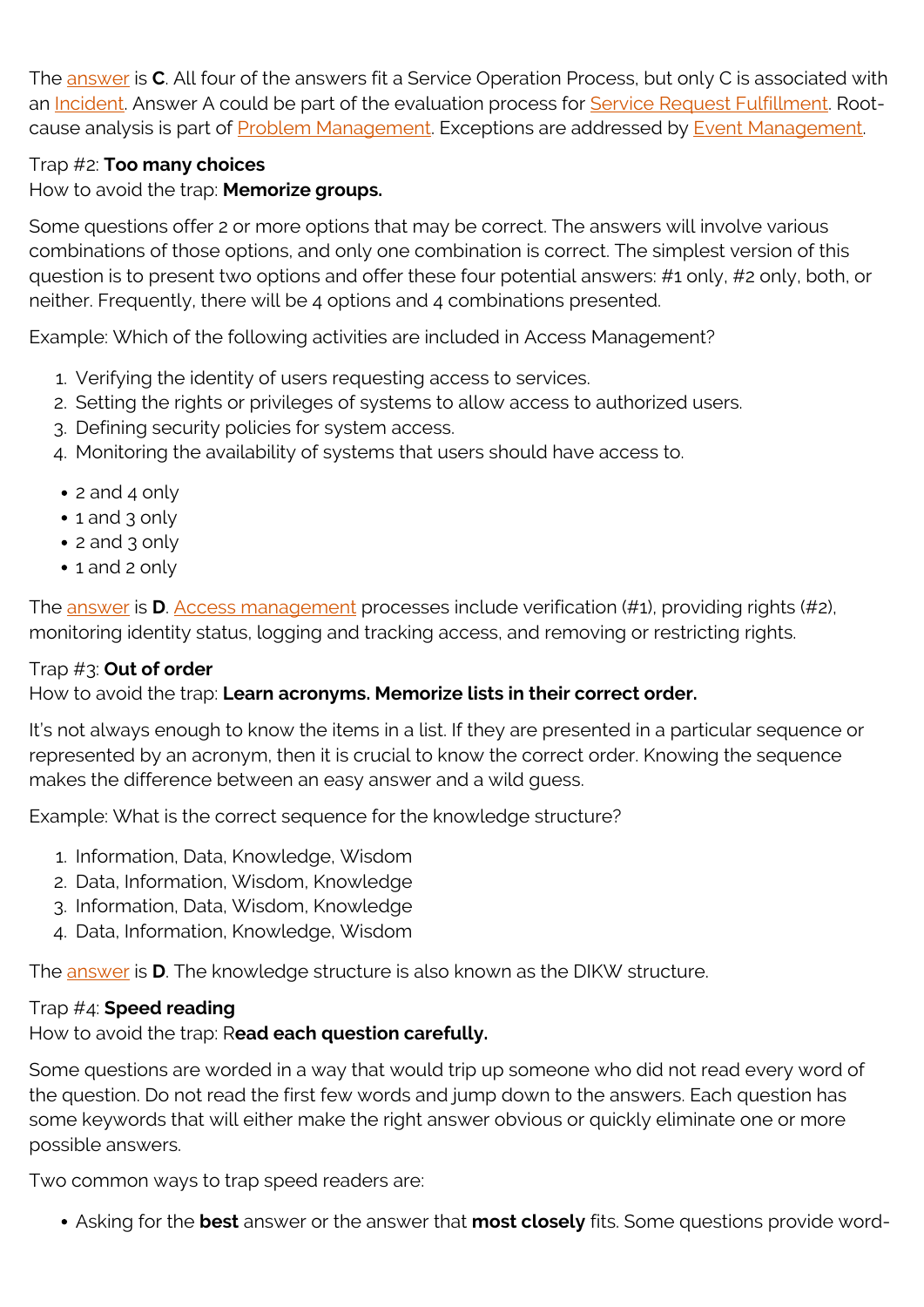for-word definitions, while others include a slight change. In some cases, there may be two possible answers that are nearly identical. You'll need to read the answers to discover the difference between the two answers and choose the correct one.Example: The BEST definition of an event is:

- 1. An occurrence where a performance threshold has been exceeded and an agreed Service Level has already been impacted.
- 2. An occurrence that is significant for the management of configuration items or delivery of services.
- 3. A known system defect that generates multiple incident reports.
- 4. A planned meeting of customers and IT staff to announce a new service or improvement program.

The [answer](https://blogs.bmc.com/blogs/itil-event-management/) is **B**. The first answer is part of **Service Level Management**. C is a known error and is handled by [Problem Management](https://blogs.bmc.com/blogs/itil-problem-management/). The planned meeting described by D is part of [Release and](https://blogs.bmc.com/blogs/itil-release-deployment-management/) [Deployment Management.](https://blogs.bmc.com/blogs/itil-release-deployment-management/)

Using negative descriptors, such as **NOT** or **EXCEPT**. Instead of choosing the correct answer, you will be asked to choose the incorrect answer.

Example: Which of the follow is NOT one of the ITIL core processes?

- Service Optimization
- Service Transition
- Service Design
- o Service Strategy

The [answer](https://blogs.bmc.com/blogs/itil-4/) is **A**. The core processes are Service Strategy, Service Design, Service Transition, Service Operation, and Continual Service Improvement.

As you read more practice questions, you will recognize the keywords that can easily point to the correct answer or eliminate possible answers. Memorizing the material in its proper order and understanding how exam questions are worded are the biggest keys to success.

# **What to Study**

*Please note: This is not a comprehensive list. The purpose of this list is to highlight the more common question types that appear on the Foundation Certification exam.*

*For a more comprehensive listing, download the Foundation Syllabus from the Axelos site if it has not been included with your training materials. Axelos provides this syllabus to ensure that ATO's cover the appropriate material in their training. If you are doing self-study, the suggested training timeframes help you prioritize what material to study and how much time to spend studying each topic.*

# **Study Tips**

The Foundation syllabus breaks down levels of understanding into Comprehension and Awareness. Comprehension topics require a deeper level of knowledge and will require more understanding. Comprehension goes beyond memorizing definitions and includes understanding why and how the concept impacts the business. Awareness topics do not go in-depth, so in most cases they can be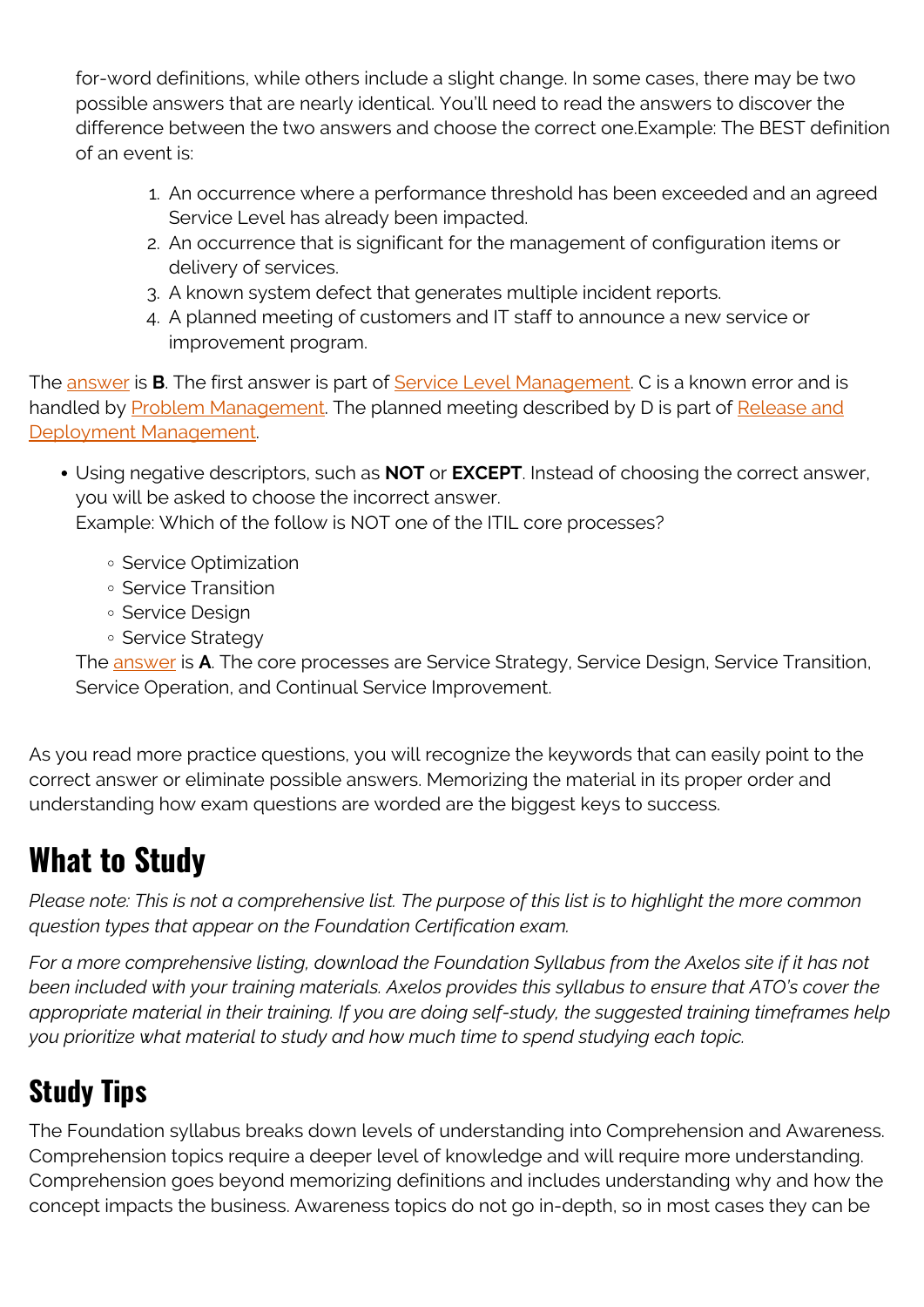addressed by memorizing key definitions. **Comprehension:**

- Service management as a practice
- ITIL lifecycle
- Key principles and models

### **Awareness:**

- Generic concepts and definitions
- Selected processes
- Selected functions
- Selected roles
- Technology and architecture
- Competence and training

### **For each stage you MUST:**

- Know the purpose, objectives, scope and value to the business.
- Know the processes in each stage.

The 5 stages have a total of 22 processes.

- For all processes, know the **purpose, objectives, and scope.**
- For the **4 core processes**, also know the basic concepts, process activities, and interfaces. The core processes are:
	- **Service Level Management** (Service Design stage)
	- **Change Management** (Service Transition stage)
	- **Incident Management** (Service Operation stage)
	- **Problem Management** (Service Operation stage)

### **[Introduction ›](https://blogs.bmc.com/blogs/itil-4/)**

### **Key Concepts:**

- **ITIL** Understand what it is, the five stages, benefits and advantages.
- **Lifecycle**
- **RACI** Used to clearly define roles. Stands for **R**esponsible, **A**ccountable, **C**onsulted, **I**nformed

**Responsible** - Person or people responsible for getting the job done. Each action or decision must have at least one role marked as R.

**Accountable** - The one person held accountable for each action. One and only one A can be designed for each action or decision.

**Consulted** - People whose opinions are sought.

**Informed** - People kept up-to-date on progress.

- **Process** Define and identify the 4 process characteristics
- 1. Measureable
- 2. Specific Results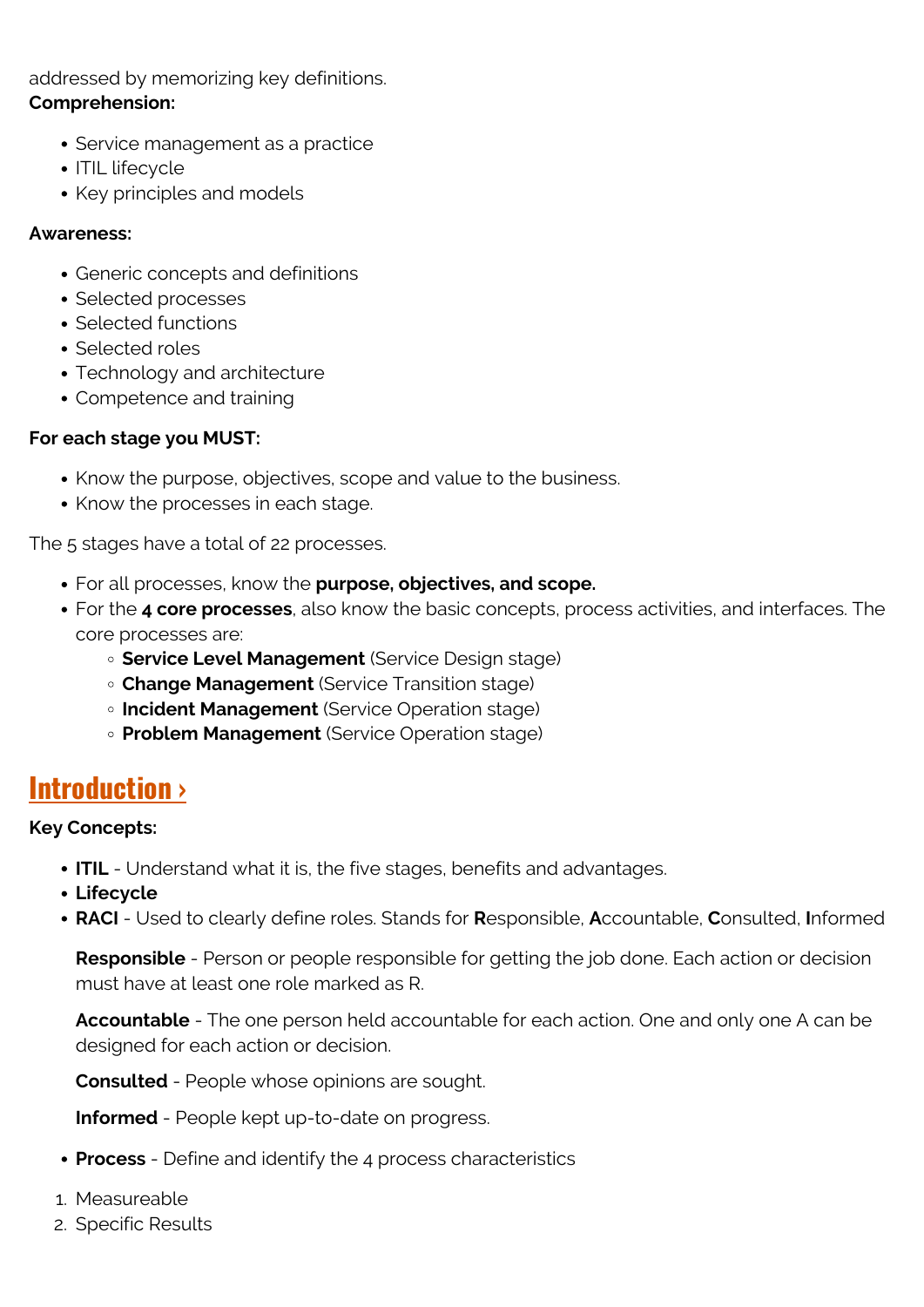- 3. Delivers to Customers
- 4. Responds to a Specific Event

### **Key Definitions:**

- IT Service Management
- Service
- Customers Users use the service, customers pay for the service
- Function
- Role

### **Key Roles:**

• Process Owner

### **[Service Strategy ›](https://blogs.bmc.com/blogs/itil-service-strategy/)**

### **Key Concepts:**

- Service Strategy is a **market-driven** approach.
- Services realized through service assets enhances performance of customer assets which improves customer outcome. **Improved outcome = Created value**
- **Assets** applications, process, people, etc.
- **Customer assets** used to create value for their own customers in the form of goods and services
- **Service assets** owned by internal or external IT organizations to create value through the services they offer
- **9 types of assets:**
- **Capabilities** an organization's ability to coordinate, control, and deploy assets to produce value. Asset capabilities are:
	- Management **Organization** Processes Knowledge
- **Resources direct inputs for value creation.** Asset resources are:
	- Financial Capital Infrastructure Applications Information
- **People** is the ninth asset type and is both a capability and a resource.

### **Key Definitions:**

- **Service Value = Utility (fit for purpose) + Warranty (fit for use)**
- Service Portfolio
- Governance
- Business Case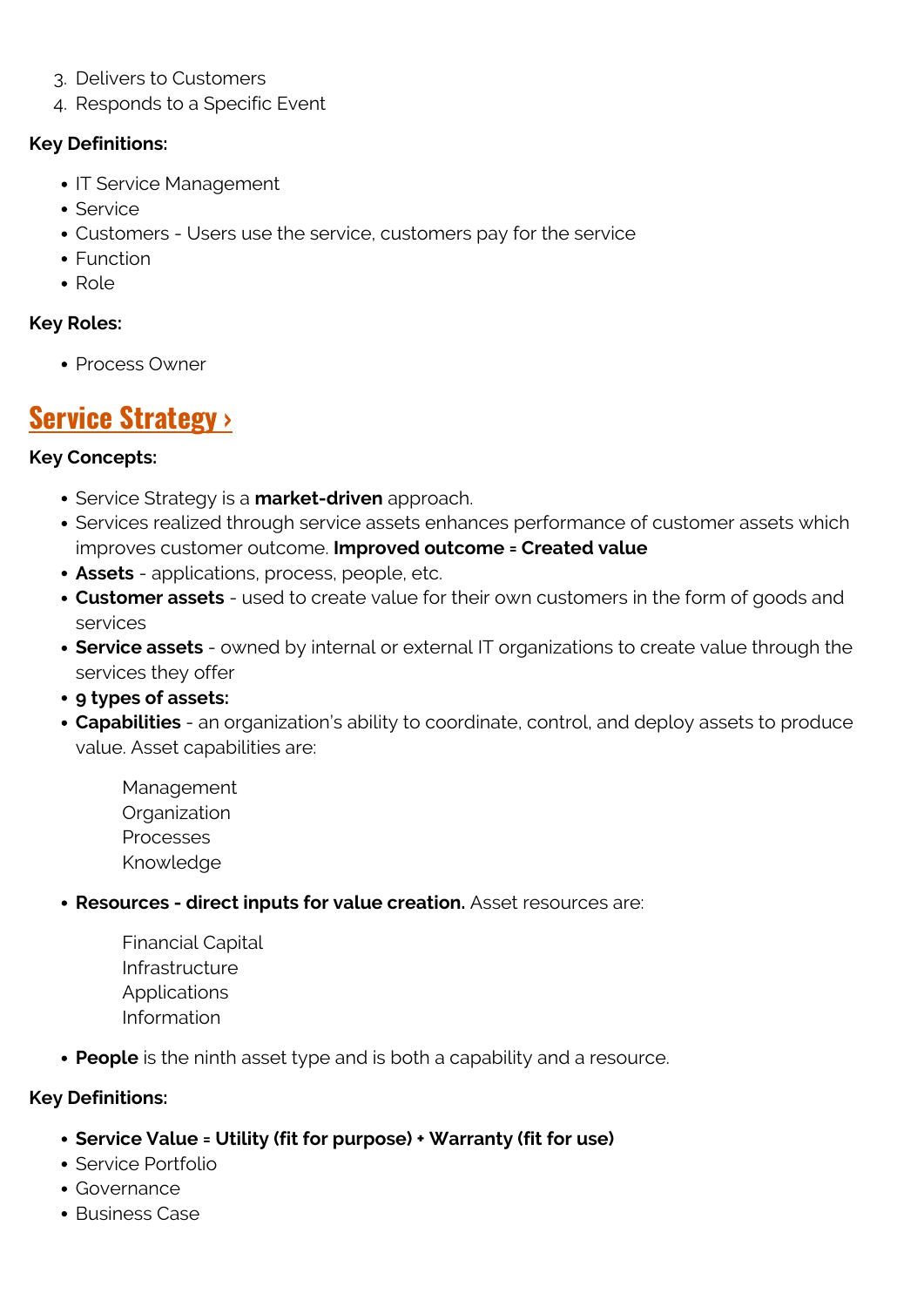- Risk Management
- Outcomes

### **Key Roles:**

- Service Provider
- Supplier

### **[Service Design ›](https://blogs.bmc.com/blogs/itil-service-design/)**

### **Core Process - Service Level Management**

Service Level Management Agreements Between Customer and IT Organization Service Level Requirements (SLR) Service Level Agreements (SLA) Between IT Organization and External Providers (Suppliers) Underpinning Contract (UC) Between IT Organization and Internal Providers (Departments) Operational Level Agreements (OLA) 3 different SLA structures Service-based (2 tier) Customer-based (2 tier) Multi-level (3 tier) Corporate level Customer level Service level SLA Monitoring Chart (SLAM) Service Review Service Improvement Plan (SIP)

Relationship between Service Level Management (SLM) and Business Relationship Manager (BRM)

### **Key Concepts:**

- Service design aspects
	- **Service solutions**
	- Systems and tools
	- Technology & architecture
	- o Process design
	- Measurement systems 4 types of metrics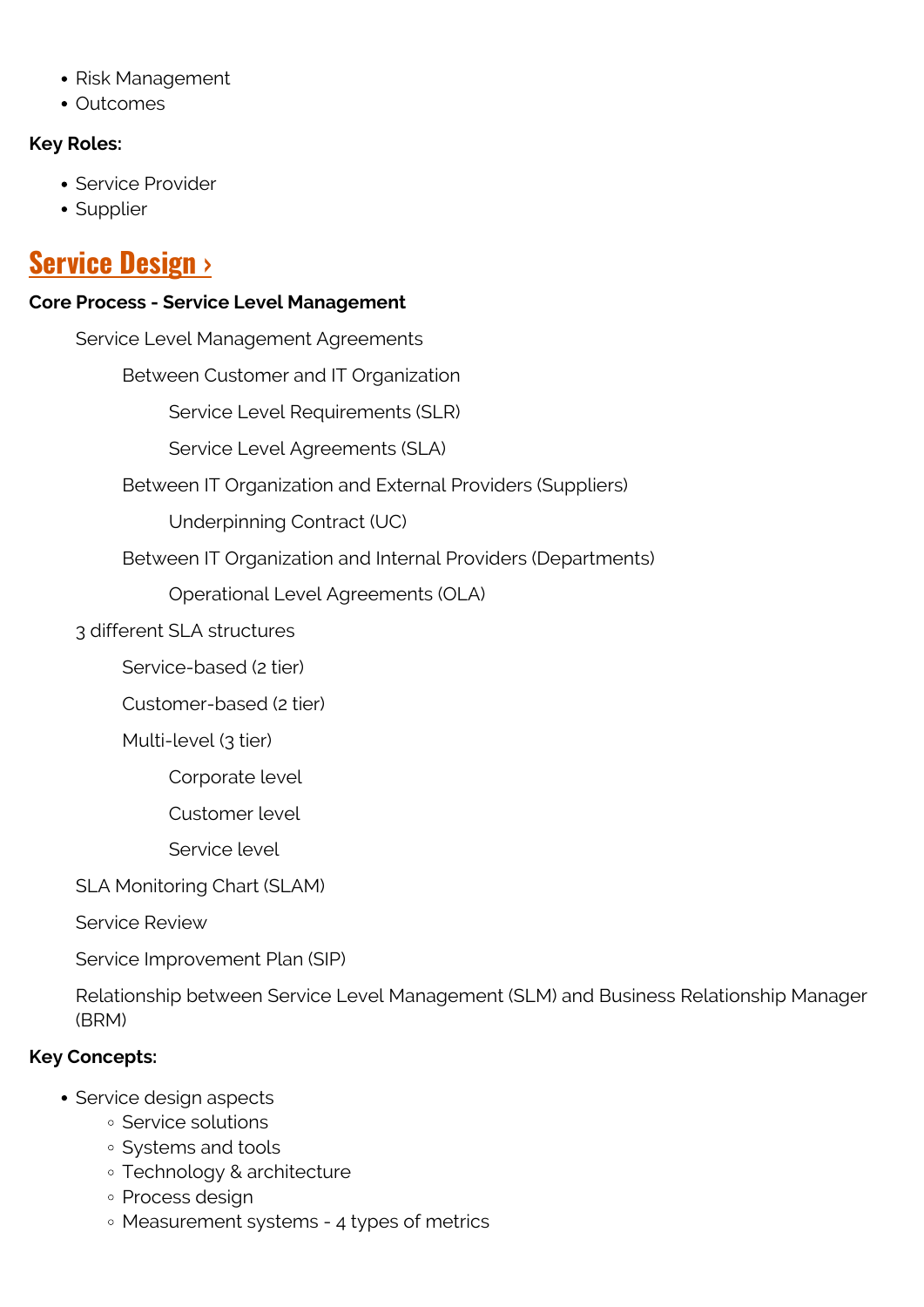- **Progress**
- Compliance
- **Effectiveness**
- **Efficiency**
- $\bullet$  4 P's
	- People only people can be ITIL-certified
	- Processes
	- Products
	- Partners

### **Service Catalog** (2 view and 3 view)

- 1. A database or structured document with information about all live IT services that **includes those available for deployment.**
- 2. The only part of the service portfolio that is published to customers.
- 3. Includes information about deliverables, prices, contact points, ordering, and requested processes.

### **Key Definitions:**

- Service Design Package
- Availability

### **Key Role:**

- Process owner
- Process manager
- Process practitioner
- Service level manager
- Service owner

### **[Service Transition ›](https://blogs.bmc.com/blogs/itil-service-transition/)**

### **Core Process - [Change Management](https://blogs.bmc.com/blogs/itil-change-management/)**

- What is a change
	- Standard change
	- Emergency Change
	- Normal Change
- Change proposals

### **Key Definitions:**

- Service Knowledge Management System (SKMS)
- Configuration Item (CI)
- Configuration Management System (CMS)
- Definitive Media Library (DML)
- Release Policy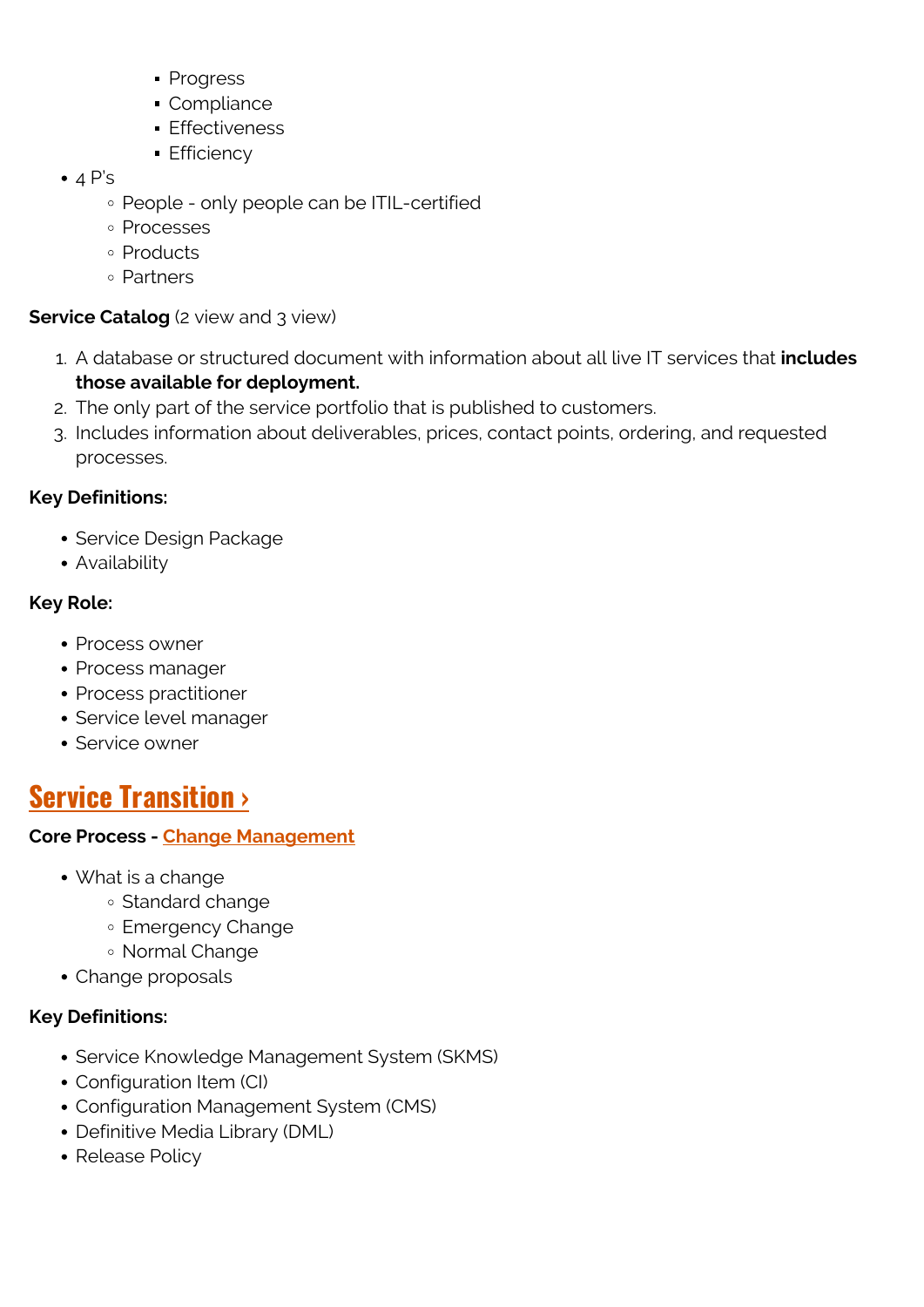## **[Service Operation ›](https://blogs.bmc.com/blogs/itil-service-operation/)**

### **Core Process - [Incident Management](https://blogs.bmc.com/blogs/itil-v3-incident-management/)**

- Know how priority is determined
- Understand support levels and the steps in the incident process.
- Incident management includes any event which disrupts or **could disrupt** a service.
- Know the different statuses for an incident, **particularly resolved**. One of the easiest mistakes to make is confusing the resolution of an incident vs. resolution of a problem.

### **Core Process** - [Problem Management](https://blogs.bmc.com/blogs/itil-problem-management/)

- Know the definition of a problem and the differences between an incident and a problem.
- Important terms include root cause, known error, and workaround. Understand the scope of problem management and the steps in the problem management process.

### **Other Processes:**

### [Event Management](https://blogs.bmc.com/blogs/itil-event-management/)

- Understand the purpose of event management, the scope and benefits, the correlation levels, and the process flow.
- Know the three types of events and the appropriate response to each.
- Define alert.

### [Request Fulfillment](https://blogs.bmc.com/blogs/itil-service-request-fulfillment/)

- Understand the purpose of request fulfillment, the objectives, the scope, and the processes and subprocesses.
- Know the definitions of a service request and standard change, be familiar with the metrics that could be used to evaluate performance.

[Access Management](https://blogs.bmc.com/blogs/itil-access-management/) - Understand the definitions, activities, and processes.

#### **Key Concept:**

Know the 4 Functions and 4 Types of Services Desks

#### **Functions:**

IT Operations Management

Technical Management

Application Management

#### [Service Desk](https://blogs.bmc.com/blogs/itil-v3-incident-management/)

- 1. **Central**
- 2. **Local or Distributed**
- 3. **Virtual**

Follow the Sun

4. **Specialized**

### **Key Definitions:**